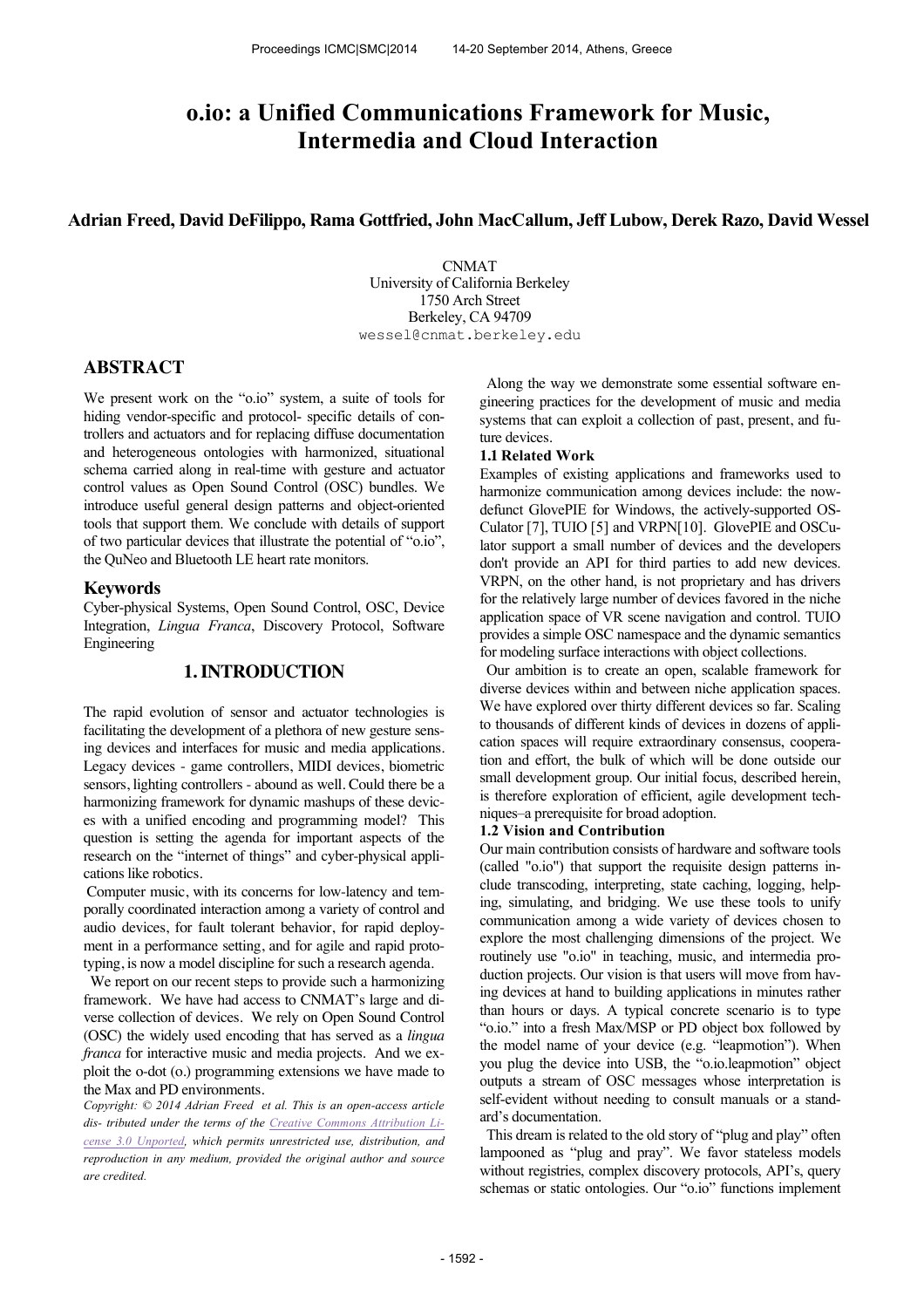a simpler model that might be called "plug and spray" because we output a continuous stream of OSC bundles that describe a sequence of "snapshots" of the entire state of the device.

#### **1.3 Paper Structure**

We first describe the architecture of "o.io" from the "bottom up" moving from the concrete encodings of bits to higher layers that interpret these bits. We offer a more specific, illustrated account of our support for a touch surface device, the QuNeo and contrast this with how "o.io" is used with Bluetooth LE devices supporting the protocol's rich service discovery mechanisms. We conclude with a summary of the thorny problems encountered requiring substantial future work and outside collaboration.

# **2. ARCITECTURAL CHOICES**

### **2.1 Introduction**

"o.io" is a suite of tools that hide vendor-specific and protocolspecific details of controllers and actuators and replace diffuse documentation and heterogeneous ontologies with harmonized, situational schema that are carried along in real-time with the gesture and actuator control values as OSC bundles.

### **2.2 OSC**

Aspects of OSC favorable for this project include:

**Stability**: the specification has not substantially changed since it was first introduced and there are no signs of immanent change. OSC has been resilient to outside influence by any particular corporate or government interests.

**Efficiency**: OSC uses binary data supporting commonly used primitive data types.

**Exercised**: OSC is widely used in diverse communities and has support in all the major programming languages and application frameworks. Many applications and data streams can be easily bridged to.

**Adoption**: Wide adoption would suggest that it is relatively easy to understand and work with.

**Expressive**: OSC supports the major primitive data types, hierarchy, and time stamps.

**Lightweight**: As simply an encoding, OSC doesn't carry the baggage of complex protocols.

 OSC does have disadvantages for our purpose: names are not Unicode so names privilege languages with Latin alphabets; time tags are not yet widely implemented and no organization is actively enforcing OSC as a standard–an activity that could promote interoperability.

### **2.3 The "o." platform**

We chose the "o." platform [4] to build "o.io" with because it has native support for OSC, it affords modern, agile programming techniques, and it has recently been ported to PD, and Node Red, and is therefore accessible for free with generous open source licensing.

 The "o." system was designed to bolt onto dataflow languages such as Max/MSP and PD endowing them with robust support for aggregate data structures. The computational heavy lifting in "o." applications is the "o.expr" component, a rich expression language supporting vector arithmetic, type polymorphism, functional programming, symbolic processing, higher order functions, and functions as first class values.

 Although "o." is a relatively small C library it is not easy to port to microcontrollers with small memory footprints or without floating point support. In these cases, we use the smaller, simpler C++ class library: "OSC for embedded control and Arduino." [3]. A further limitation of "o." at this time is that it has not been ported to other media programming environments, web platforms or tablet devices. Alternatives for this research we considered include Javascript, TCL/TK and Lua. "o." has the performance advantage over many languages of not using garbage collected storage. Performance is an important concern as we scale data rates while maintaining tight latency constraints.

#### **2.4 Narrative Description of "o."**

 The following description of "o.io" is narrated in the general direction of raw device data flowing from devices to become rich, cooked OSC bundles. The same narrative in reverse tells the story for control and actuation applications.

There is a small but important asymmetry to mention with these two directions of flow: protocol implementations of UDP, for example, usually provide a return address for response packets. These addresses can be bound to incoming sensor packet data and carried through to the final cooked OSC data so that applications can send information back to the data source.



**Figure 1.** "o.io.quneo" Main Patch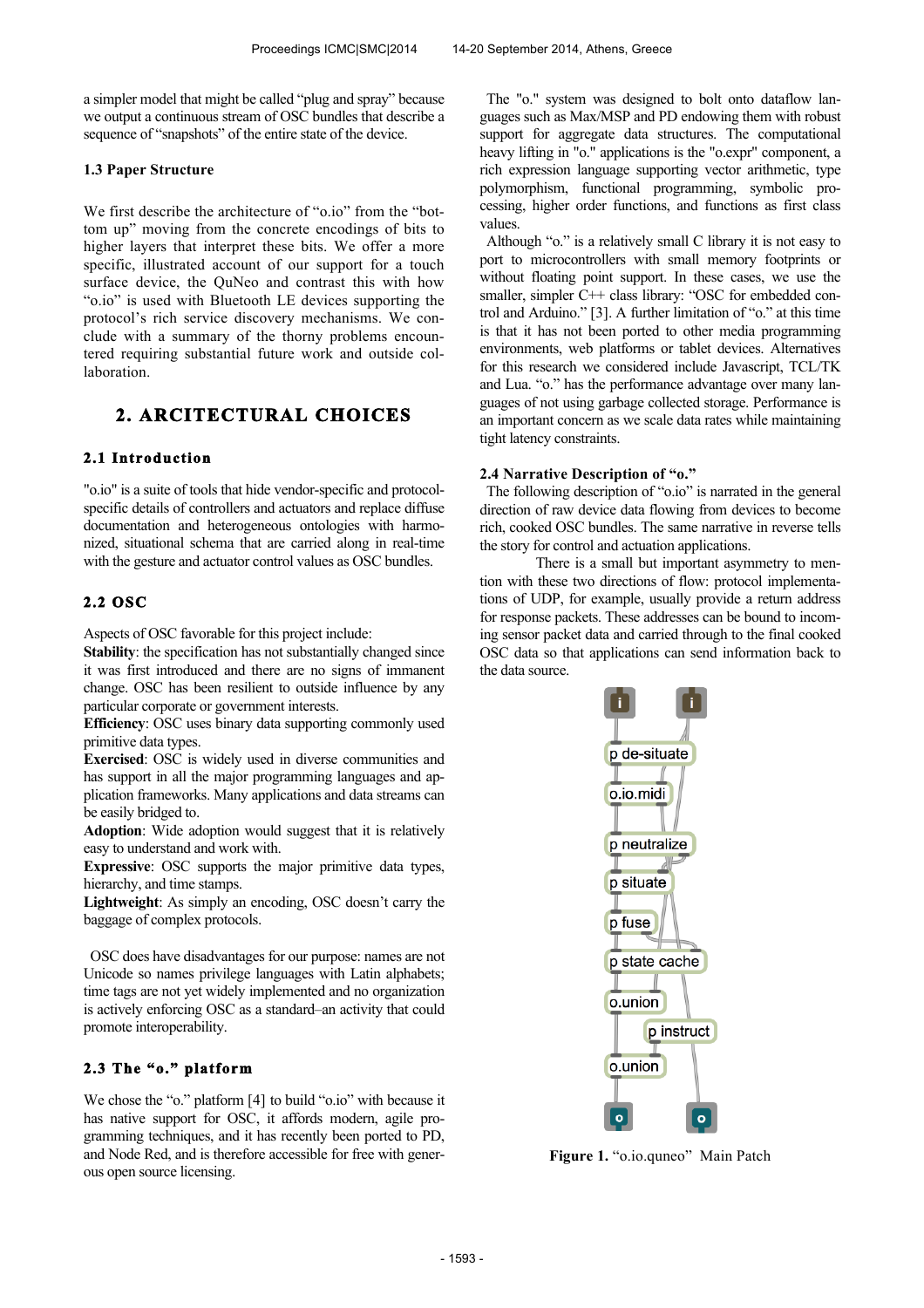# **3. IT'S A WRAPPER**

The examples that follow use the code abstraction method of the host language (nested patches) and the data abstraction method of "o." (delegation [9]). We call the style of objectoriented programming that combines the two abstraction methods "wrapping" because each layer, in an onion-skin nesting of patches, selects components of incoming OSC packets, processes relevant data, and delegates the rest up to surrounding layers.

Figure 1 is the outermost wrapping patch for the o.io.quneor device. In the language of class-based object-oriented programming we would say that "o.io.quneo" subclasses "o.io.midi". We avoid this terminology as it does not do justice to the dynamic nature of the data flows in "o.io"

#### **3.1 OSC and Embedded OSC**

To maximize reuse and minimize development effort, we have found it fruitful to transcode from raw device data to OSC as early as we can in the processing stream. For sensor module devices that produce analog signals or sensors with digital serial protocols such as SPI and I2C, we use the "OSC library for embedded microcontrollers and Arduino" with a Teensy 3.1 ARM-based microcontroller [1]. This OSC library extends the Arduino stream class so it can be used to exploit existing Arduino protocol libraries including TCP/IP, USB serial and asynchronous hardware UART serial.

 A representative example of this approach is "o.io.esplora" for the Arduino Esplora gamepad/sensor platform. This device has buttons, joysticks, an LDR, microphone, and accelerometer for inputs and an RGB LED for output. OSC bundles are communicated as slip-encoded USB serial byte streams. The o.io.esplora module has been exercised for two semesters now in a lab that supports an introductory class on music programming.

 Another device with embedded OSC encoding is x-OSC from x-io [2], a platform that communicates OSC payloads wirelessly as UDP packets. This is our primary rapid development tool for music and media projects.

#### **3.2 Transcoders**

We have implemented transcoders for the following common protocols: USB HID, USB Serial, MIDI, UDP, and Bluetooth LE. Transcoders do the minimum of interpretation of the raw data stream from each protocol. For example, if it is known in advance that a particular UDP port will carry OSC encoded packets (e.g. x-OSC) then "o.io.udp.osc" can be used which does no transcoding. Otherwise "o.io.udp" is used which simply places each byte of a UDP packet into an OSC BLOB array. For USB HID, "o.io.hid" transcodes parameter id/value pairs into OSC bundles. "o.io.midi" leverages baseline MIDI parsing support by transcoding into OSC bundles containing MIDI messages.

#### **3.3 Packetizers**

Some data sources and sinks require packetization and depacketization. TCP and USB serial are common examples where we provide "o.io.slip" to buffer streams of bytes and identify packet boundaries.

#### **3.4 Interpreters**

The "o.io" modules described so far are protocol-centric rather than device-centric and accordingly they constitute a growing, reusable core. Interpreting o.io modules, on the other hand, are device specific and are composed from protocol specific handlers and basic "o." functions used to name, normalize, and structure parameters. Now that we have built a solid core of protocol support and associated helper functions, we find it is these interpretive functions that require the bulk of the development time assigned to each device.

#### *3.4.1 Motivations and usability*

Before describing this workflow in detail we introduce some motivating principles and goals for the interpreting modules.

The primary goal of interpreting device data as OSC messages is to improve the usability of systems built with the devices. What frustrates usability is the great diffusion of information about the parameters being represented. Some of it is in device user manuals, some is in operating system configuration panels, some is in special configuration modes of the device itself and much is implicitly referenced in protocol standard's documents. For many devices useful information is deliberately obscured by obfuscation and encryption protocols, further diffused in documents that resume efforts to reverse engineer and recover these trade secrets. What users and device integrators need is dynamic, valid information at hand as the device is integrated into a system and used.

#### *3.4.2 Situators*

A good number of devices we work with have labeled controls. These labels are clearly a better basis for a parameter namespace than the numerical encodings typical of the MIDI, and HID standards, for example. We call the process of replacing meaningless numbers with meaningful names "situation" because we are reorganizing the data to support the situation of the user rather than the situation of the developer or standard's document authors [8].

Many devices have no labels or will be repurposed so the labels are not meaningful. These new situations require development of a custom namespace. The namespace design problem is rich and interesting enough in itself to be the subject of a future paper. Here we summarize a few practical observations on namespace design.

#### *3.4.2.1 Multiple Interpretations*

The x-OSC module is representative of devices in related ecosystems (e.g., Arduino) that are specifically designed to be customized and incorporated into larger systems. Many music and media projects employ such platforms. Each of x-OSC's 32 I/O pins can be set to different electrical interfacing conventions: analog, digital, PWM etc. These pins will be connected to sensors and actuators of the integrator's choosing. The integrator is best situated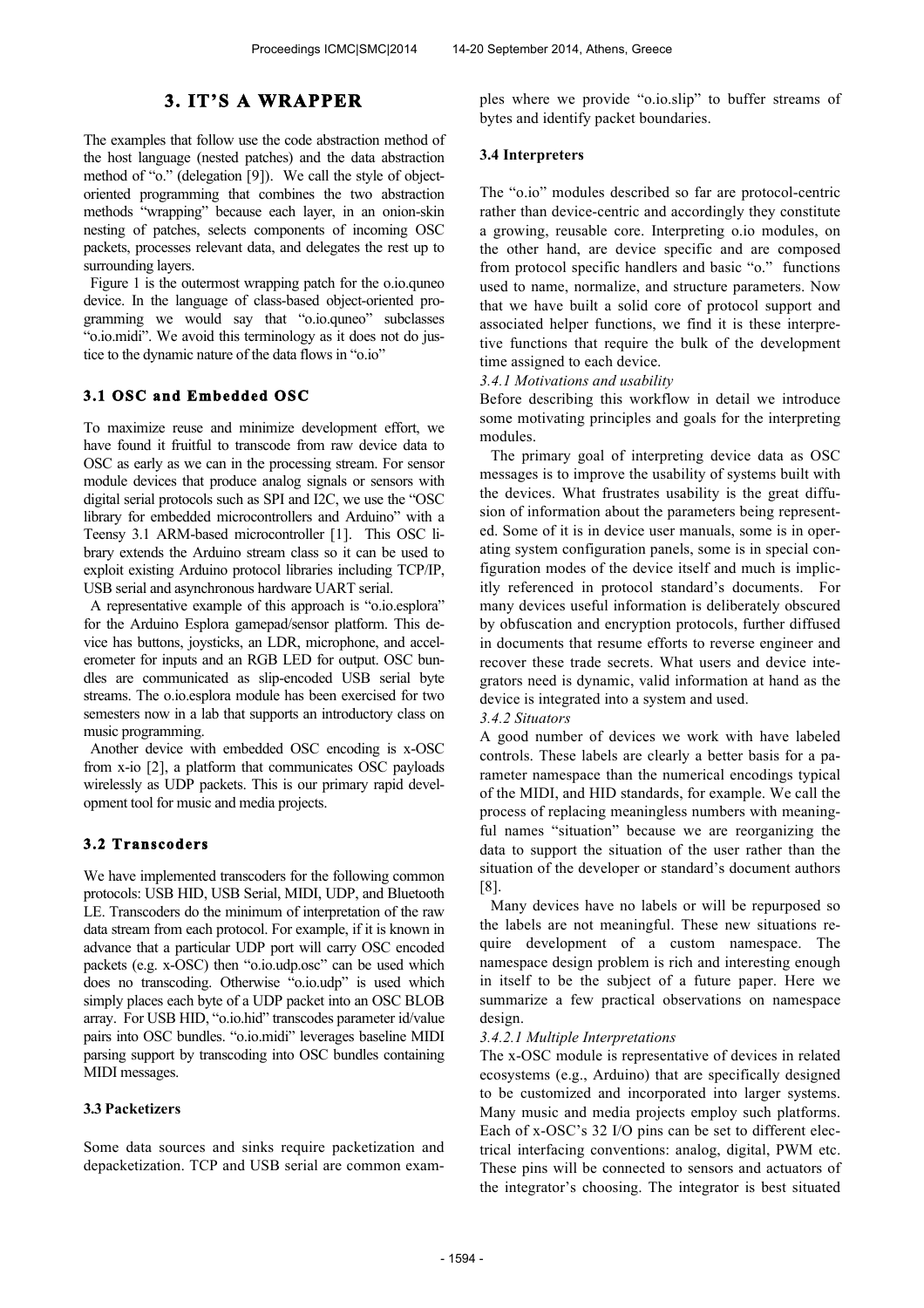to name and interpret the data acquired and sent to the pins. In a way directly analogous to extending a class in a traditional object-oriented software system, we provide a baseline "o.io.xosc" module that the user extends by rewriting its stream of OSC bundles.

The underlying "o." system has a cloning semantics that afford the addition of data to OSC bundles as they pass through processing steps. This promotes the accretion of multiple interpretations and reinterpretations of raw incoming device data.

Part of the namespace design problem is deciding when the benefits of multiple interpretations outweigh the extra cognitive burden of studying larger packets.

#### *3.4.2.2 Normativity*

When concerned that a namespace might be legible to a very narrow community of users, we search for a functionally equivalent namespace that might be more generally accessible. For example, we use chessboard notation (letter/numeral) to identify elements in two-dimensional grids. This avoids many ambiguities inherent with row/column, column/row, bottom to top, and top to bottom conventions.

#### *3.4.3 Neutralizers*

The numerical domain of parameter values varies from device to device. Often the domain represents an implementation bias such as the values resulting from an A/D convertor or constraints in the number of bits available in a byte or nibble. We find it fruitful to scale parameters into the unit interval [0,1] using IEEE 32-bit floating point numbers. For devices with a center detent or spring return such as joysticks we will use the interval [-1,1]. The intention is to be "value neutral" favoring neither designers or users and to support rescaling by simple multiplications.

This unit scaling is useful when, for example, updating a device from 10-bit A/D conversion to 12-bits. This change is seamless when applications are built using the unit interval and the device itself does this "neutralizing" from "hardware" units.

#### *3.4.4 Calibrators*

Calibration processes both scale and label parameter values according to an established norm. We favor standards that are broadly used, well documented and with stability of consensus and dissensus, e.g. SI units. Where calibration requires the storage of device specific scaling parameters, we note that the user experience improves greatly if the devices themselves can store parameters in non-volatile memory. Examples of this include x-OSC and the Nintendo Wiimote.

#### *3.4.5 Fusers*

Fusion involves the temporal and spatial aspects of parameter streams. Spatial grouping is conceptually straight forward and proceeds using the idea that proximate values are grouped in the OSC bundle representation. Grouping mechanisms include: coordinates in OSC lists, similar parameters in the same OSC sub-bundle, and hierarchical design of the OSC namespace. Groupings can involve rich topologies involving connectedness by spatial position, function, color, interaction modality and physical constraints (e.g. joystick ordinates).

Temporal fusion can be very challenging–especially for older protocols, where timing is an implicit feature of the transport protocol, e.g. MIDI and RS232. OSC bundles were originally invented to enable representation of concurrently sampled data or describing the desired state of a system at a future time. The QuNeo is an example where a single gesture (pressure applied to a silicone pad surface) results in a sequence of MIDI messages represented without explicit framing. By experimentation it is possible to determine the order in which MIDI sequences are issued and thereby provide reliable packetization and state representation.

#### *3.4.6 Unifyers*

Devices such as keyboards, mice, music keyboards, and gamepads exist in numerous minor variants of a core theme. With unification we harmonize the parameter values and address space. Almost all gamepads, for example, are composed from the same elements: switches, joystick, and a button array. Studying a dozen USB HID gamepads, we found that the numbering of switches differed between devices and operating systems–as did the range of joystick values. Scaling to the unit interval ("neutralization") suffices for unification of joystick values. The switches require a custom mapping to a namespace unified among joysticks. The success of unification is measured by whether different models and devices can be substituted for each other in a particular application.

Our most ambitious experiments whith this unification design pattern are associated with organizing support for motion capture devices such as the Kinect affording an "o.io.skeleton.\*" suite to serve gesture processing and mapping applications in a device-independent manner. *3.4.7 Validators and Simulators*

For complex or weakly documented devices it can be very challenging to develop and validate "o.io" modules. We have learned to be suspicious of diffuse documentation and even the ontological data that protocols like USB are required to provide in the device implementation. What matters to the user is what the device they have in hand actually does not what a potentially outdated document says. This problem is exacerbated when devices, their drivers or API's are field upgradeable.

Building a simulation of the device itself is a good way to address these difficulties. These simulations serve as proxies when the physical device is unavailable in addition to aiding in the verification of the implementations. Often we can put the physical device and its on-screen simulation side by side and operate each independently. This approach is strongly related to the model/view/controller design pattern.

 We have found the effort to build simulations pays off in terms of time saved testing and validating and discovering what devices actually do interacting with them. Simulations also have a pedagogical value as they afford rapid sketches of potential future variations of a device.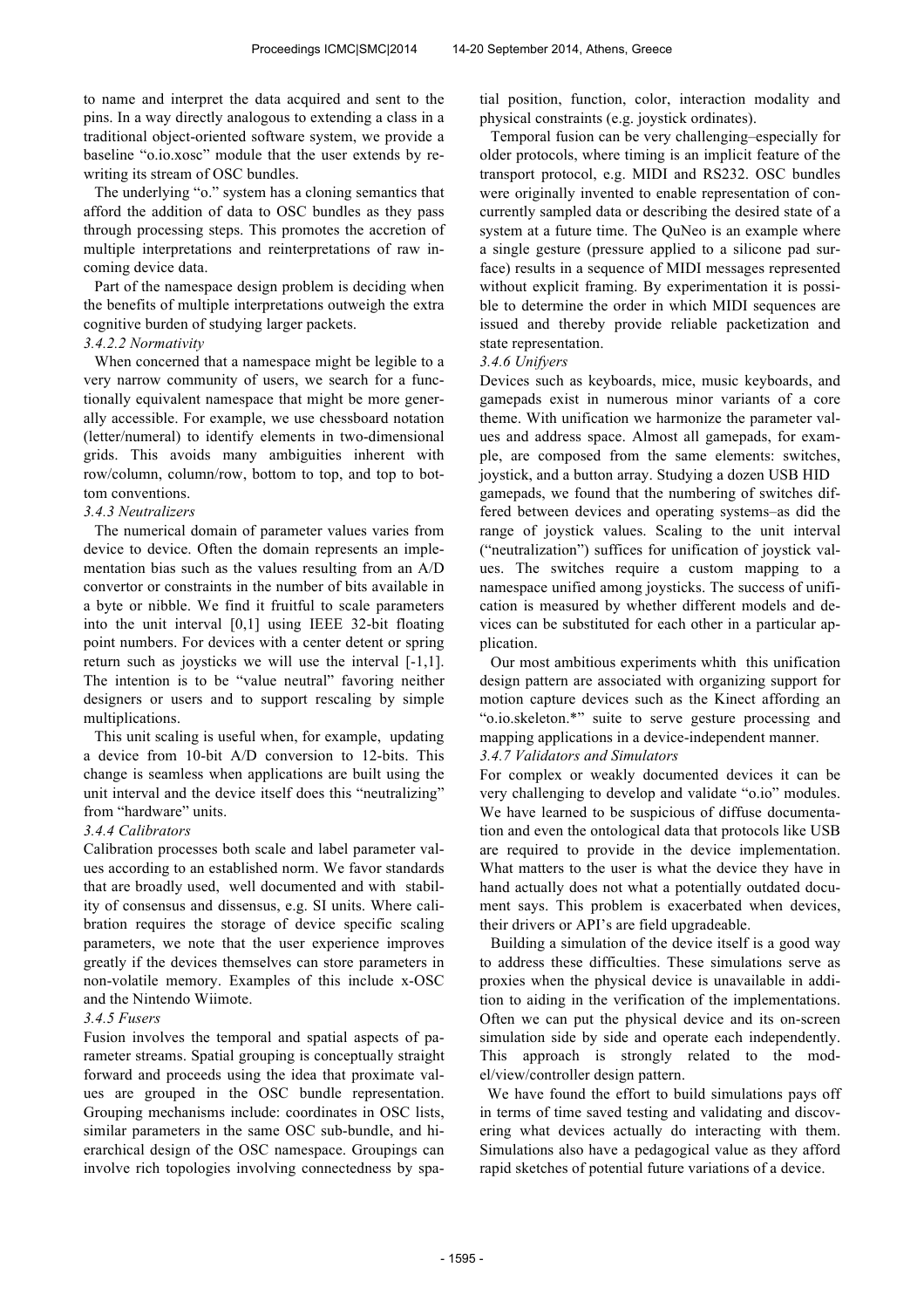To be clear, we are not proposing completely faithful emulations of a device; too much is lost gesturally in many cases anyway when mouse or multi-touch interactions substitute for device interactions. Our focus with these simulations is to expressively manifest the gestures in a visual mode that complements and is parallel to the lexical representation in OSC.



**Figure 2. QuNeo and its Simulation**

#### *3.4.8 State cachers*

When computer data rates were slow compared to processing rates, it became the habit of IO device designers to minimize the bit representations of data and use a "send on change" approach to schedule communications. We have noticed that applications can be enormously simplified with an alternative, stateless-protocol approach where no assumption is made that a receiver has an accurate representation of the state of a system. This requires that the entire state of the device be transmitted when a change is to be communicated. For the many legacy devices that don't do this we implement a cache that models and reflects the state of the device.

We have developed helper functions for common device semantics such as buttons. A single bit sufficient to represent that state of a button is represented in o.io OSC streams using four messages, two boolean values that represent the state of the switch (up/down) and two that represent transitions (pressed/released). We also provide an OSC time stamp and sequence number to detect lost packets. Bundles there represent valid and complete representations of a past device state and mechanism to detect lost packets. These are prerequisites for the subtle details that have to be implemented well to support communications in high data loss wireless environments, a problem carefully managed in the RTP-MIDI standard [6].

# **4. CASE STUDY: o.io.quneo**

The QuNeo is a small, flat control surface with a heterogeneous array of silicone position and pressure sensors back illuminated with colored LEDs. (See Figure 2). It is interfaced using USB with MIDI encoding. Interactions with each sensor produce pairs of values represented as MIDI "note on/off" and "control change" messages. There is no simple, natural mapping from the keyboard/controller orientation of MIDI to the spatial arrangement of the QuNeo buttons, sliders and pads. This is reflected in a decision tree (built with "o.cond") that is required to demultiplex the streams according to which sensor group messages refer to. Data from each path in the decision tree trickle down to patches like the ones shown Figure 3 where data from the two MIDI message types are combined into a single, human-readable OSC message using simple modulo arithmetic operations and table lookups.

n ##situate /parameter =  $[$ "/pressure".  $\frac{1}{2}$  $\frac{1}{y}$  $\iiint$  [[(/cc + 1) % 3]];  $/cc = 23$ : ##start  $/CC = 3$ : ##stride  $/name =$ [  $\begin{array}{l} \text{prime} \\ \text{"a/1"}\\ \text{``/b/1"}\\ \text{''/c/1"}\\ \text{''/d/1"}\\ \end{array}$  $"/a/2"$  $"$ /b/2" "/ $c/2$ " " $Id2"$  $"/a/3"$ "/b/3" "/ $c/3$ " "/d/3" "/a/4"<br>"/b/4"  $"$ / $C/4"$  $''/d/4'$  $]$  [[/cc]]; assign(/name + /parameter, /value); ## mop delete(/cc): delete(/value); delete(/parameter); delete(/name) o.prepend /pad  $\overline{1}$ **Figure 3**

Spatial location of the 16 control pads of the QuNeo are named according to a chessboard grid from the viewpoint of White, where the bottom leftmost pad is /a/1 and the top rightmost pad is /d/4. This example illustrates unusual features of the o.expr language: provision for dynamic operations on names and a functional incarnation of the assignment operator.

The named (situated) gesture streams flow to a common collection point to be prepared for output with "o.collectwithtimeout." This collects the incoming encoded data using a 3ms lease to aggregate 'concurrent events,' – i.e. touching multiple pads at once. An "o.union" object caches the state of the QuNeo merging state changes into the stored bundle as required. When the lease expires and there has been a change of state, the entire OSC bundle stored by "o.union" is dispatched.

## **5. CASE STUDY: o.io.bluetoothle**

There are no unified mechanisms in any operating system for discovery of what devices are attached to a system and what services are available from them. Each operat